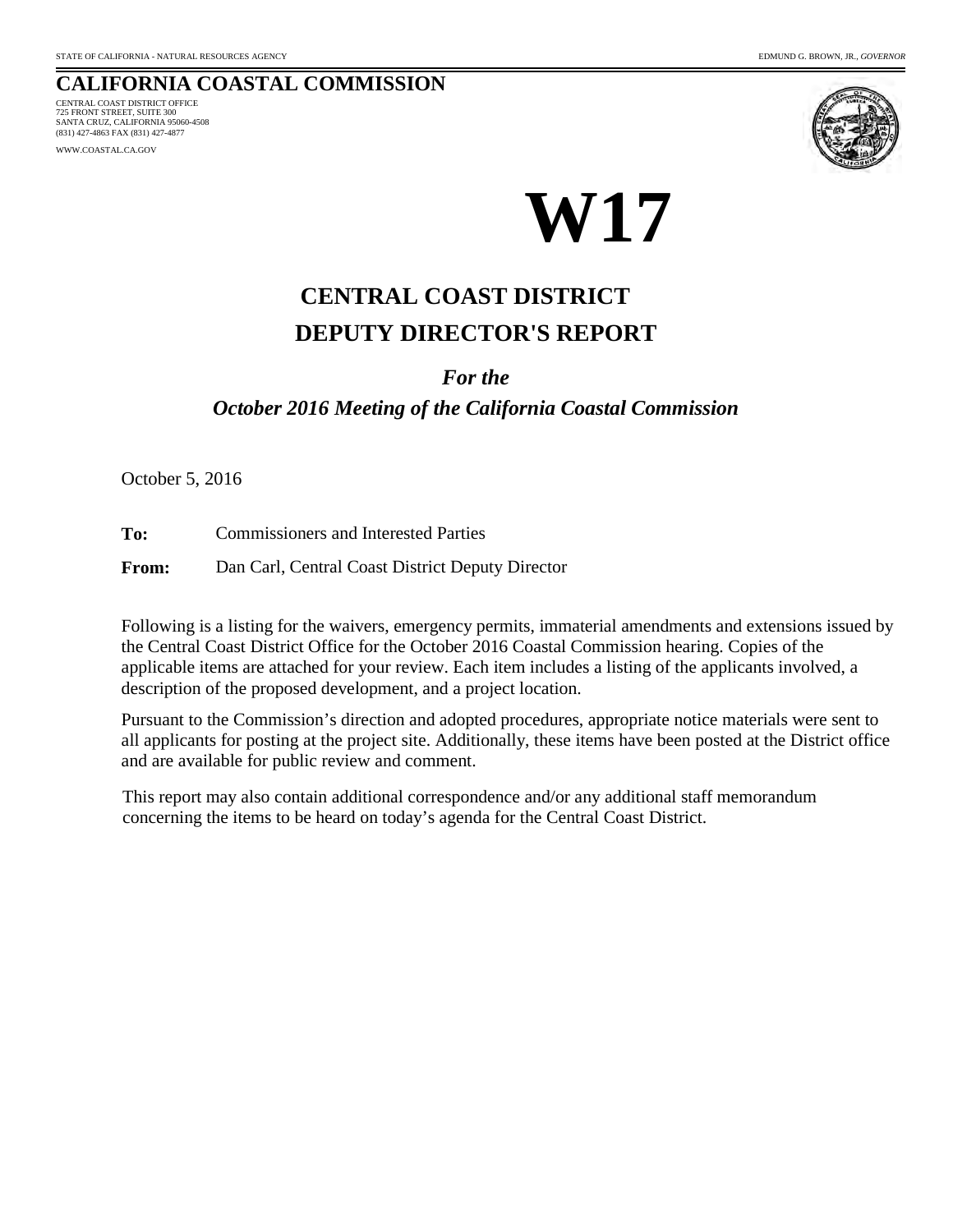### **REGULAR WAIVERS**

The Executive Director has determined that the following developments do not require a coastal development permit pursuant to Section 13250(c) and/or Section 13253(c) of the California Code of Regulations.

| <b>Applicant</b> | <b>Project Description</b>                                                                                                                                                                                                                                                          | <b>Project Location</b>                  |
|------------------|-------------------------------------------------------------------------------------------------------------------------------------------------------------------------------------------------------------------------------------------------------------------------------------|------------------------------------------|
| $3-16-0609-W$    | Repair of ten pilings supporting the pier at                                                                                                                                                                                                                                        | 261 Main St., Morro Bay, San Luis Obispo |
| Alfred Meyer Jr. | the Morro Bay Boatyard Marina. All work<br>will occur within the Boatyard's water lease<br>area and will consist of repairs only.<br>Deteriorating pile guides may also be<br>replaced as well as pontoons as the need<br>arises. The repair work is expected to last two<br>weeks. | County                                   |

## **DE MINIMIS WAIVERS**

The Executive Director has determined that the following developments do not require a coastal development permit pursuant to Section 30624.7 of the California Coastal Act of 1976.

| <b>Applicant</b>                               | <b>Project Description</b>                                                                                                                                                             | <b>Project Location</b>                         |
|------------------------------------------------|----------------------------------------------------------------------------------------------------------------------------------------------------------------------------------------|-------------------------------------------------|
| $3-16-0748-W$<br>City of Monterey              | Installation of a new five-foot-tall,<br>nine-foot-long glass fiber reinforced polymer<br>children's climbing sculpture structure on the<br>lawn in Window on the Bay Waterfront Park. | 951Del Monte Ave., Monterey, Monterey<br>County |
| $3-16-0812-W$<br>Santa Cruz Seaside<br>Company | Installation of a temporary sand berm, a<br>temporary dewatering system, and related<br>activities on the Main Beach.                                                                  | 400 Beach St., Santa Cruz, Santa Cruz<br>County |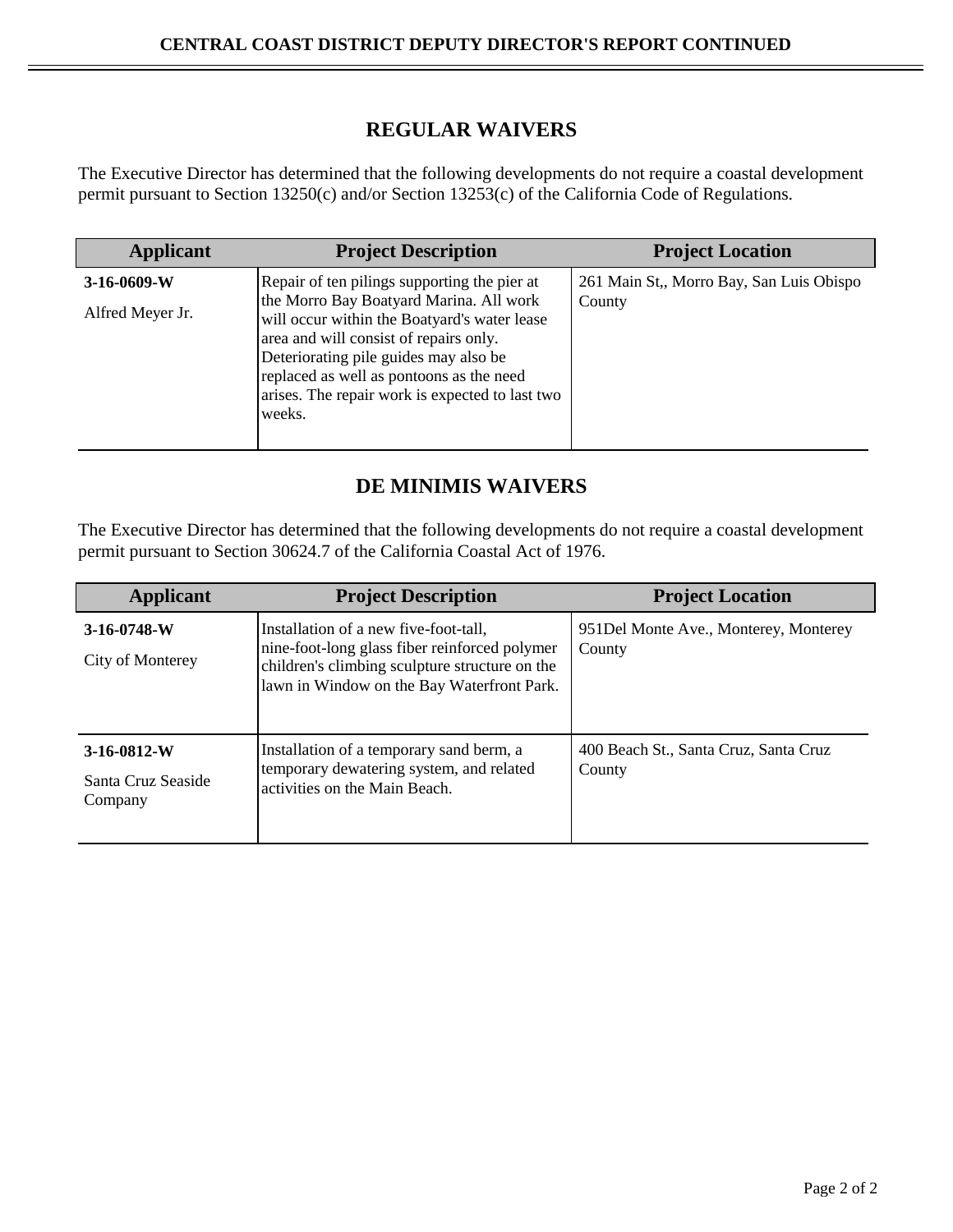#### **CALIFORNIA COASTAL COMMISSION** CENTRAL COAST DISTRICT OFFICE 725 FRONT STREET, SUITE 300 SANTA CRUZ, CA 95060 PHONE: (831) 427-4863 FAX: (831) 427-4877 WEB: WWW.COASTAL.CA.GOV



# **NOTICE OF PROPOSED PERMIT WAIVER**

- **Date:** September 21, 2016
- **To:** All Interested Parties
- **From:** Susan Craig, Central Coast District Manager Yair Chaver, Coastal Planner

**Subject: Coastal Development Permit (CDP) Waiver 3-16-0609-W**  Applicant: Alfred T. Meyer, Jr.

#### **Proposed Development**

Repair of ten pilings supporting the pier located at the Morro Bay Boatyard's marina at 261 Main Street in Morro Bay, San Luis Obispo County. All the work will occur within the Boatyard's water lease area and will consist of repairs only. Deteriorating pile guides may also be replaced as well as pontoons as the need arises. The repair work is expected to last two weeks.

#### **Executive Director's Waiver Determination**

Pursuant to Title 14, Section 13252 of the California Code of Regulations, and based on project plans and information submitted by the Applicant regarding the proposed development, the Executive Director of the California Coastal Commission waives the requirement for a CDP for the following reasons:

According to a visual inspection conducted by Associated Pacific Constructors, Inc., ten pilings at the pier have over 50% damage caused by worm activity. The proposed repair work involves installing ten epoxy-coated steel sleeves around the existing deteriorated wood pilings. The steel sleeves will be installed using the jetting method to minimize noise and vibration impacts. The jetting method liquefies the substrate immediately under the sleeve or piling while at the same time applying downward pressure on the sleeve or piling, thereby driving it into the substrate. To avoid and minimize impacts to eelgrass, SCUBA divers will deploy buoys prior to construction to delineate any existing eelgrass patches. In addition, a construction monitor will be present at all times. Finally, a qualified biological monitor shall be present at all time to ensure protection of marine mammals. All work will be done using the Commission's typical Best Management Practices for pier work to protect the marine environment during construction, including debris collection, spill prevention, and general good housekeeping, as outlined in the Applicant's construction documents and supplement to the project description. In addition, jetting-specific BMPs will be in place to prevent dispersion of suspended substrate. Finally, the work will not impact any public accessways. For all of the above reasons, the project will not have any significant adverse impacts on coastal resources, including public access to the shoreline.

### **Coastal Commission Review Procedure**

This waiver is not valid until the waiver has been reported to the Coastal Commission. This waiver is proposed to be reported to the Commission on Wednesday October 5, 2016 in Ukiah. If three Commissioners object to this waiver at that time, then the application shall be processed as a regular CDP application. **If you have any questions about the proposal or wish to register an objection, please contact Yair Chaver in the Central Coast District office.**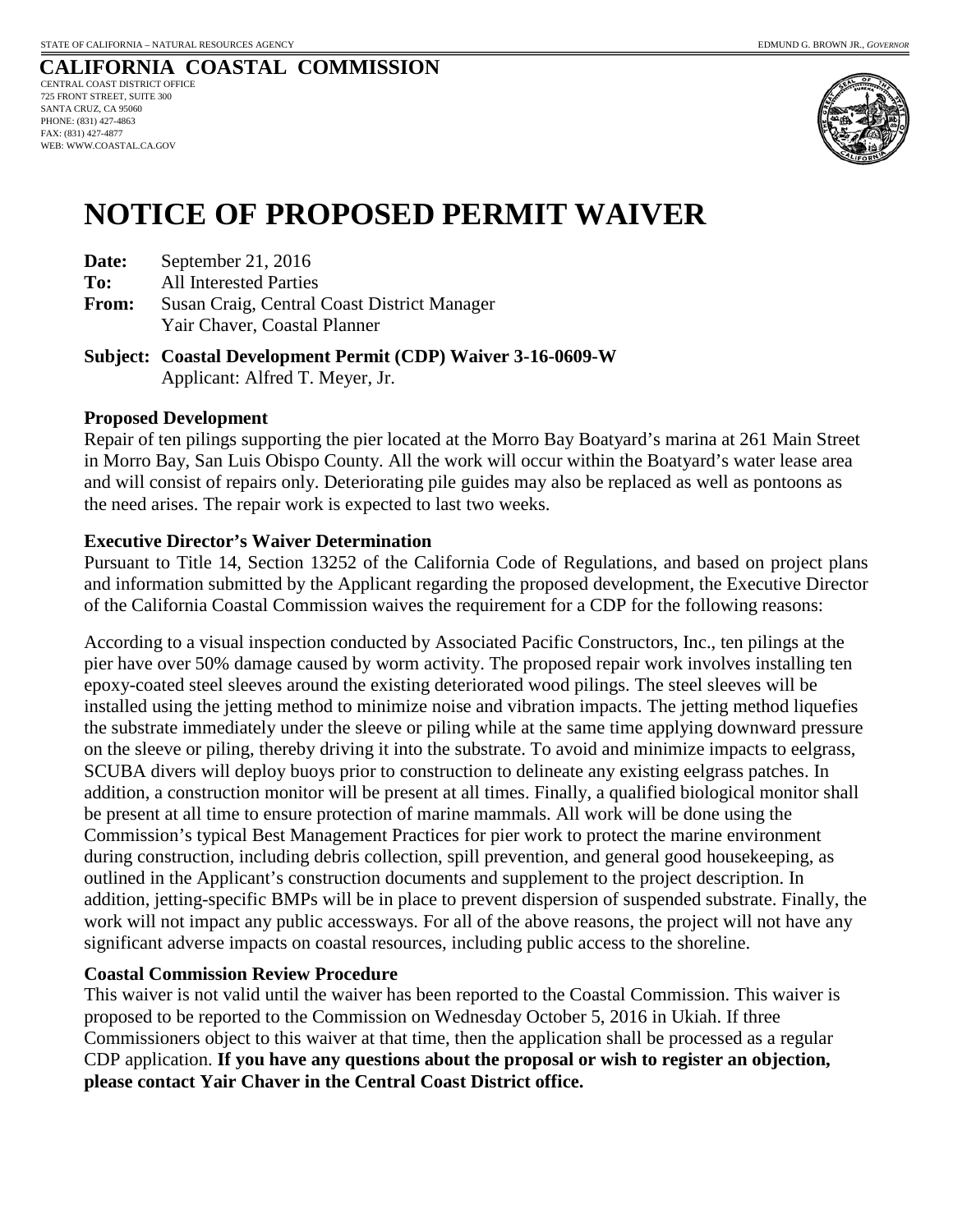## **CALIFORNIA COASTAL COMMISSION**

CENTRAL COAST DISTRICT OFFICE 725 FRONT STREET, SUITE 300 SANTA CRUZ, CA 95060 PHONE: (831) 427-4863 FAX: (831) 427-4877 WEB: WWW.COASTAL.CA.GOV



## **NOTICE OF PROPOSED PERMIT WAIVER**

- **Date:** September 21, 2016
- **To:** All Interested Parties
- **From:** Susan Craig, Central Coast District Manager Brian O'Neill, Coastal Planner
- **Subject: Coastal Development Permit (CDP) Waiver 3-16-0748-W**  Applicant: City of Monterey

#### **Proposed Development**

Proposed installation of a new five-foot-tall, nine-foot-long glass fiber reinforced polymer children's climbing structure on the lawn in Window on the Bay Waterfront Park at 951 Del Monte Avenue, Monterey, Monterey County (APN 001-801-002).

#### **Executive Director's Waiver Determination**

Pursuant to Title 14, Section 13238 of the California Code of Regulations, and based on project plans and information submitted by the Applicant regarding the proposed development, the Executive Director of the California Coastal Commission hereby waives the requirement for a CDP for the following reasons:

The proposed project includes installation of a climbing structure in the shape of a breeching humpback whale. The climbing structure would be located on the lawn in the City-owned Window on the Bay Waterfront Park directly adjacent to the Monterey Bay Coastal Recreational Trail. The climbing structure will be available for use by the general public for free, thereby increasing low-cost recreational amenities in the area. The structure will not significantly impact public views because it is only five feet high and will be located on the landward side of the Recreational Trail. Moreover, the whale structure reflects the unique marine life of the Monterey Bay and fits within the coastal character of the area. Installation of the prefabricated whale structure will include the placement of five posts into the ground, which can be accomplished without mechanized equipment and will have no adverse impacts to water quality or other coastal resources. The proposed climbing structure will be installed within a day and therefore any disruptions to public access would be minimal. The project was approved as part of the Neighborhood Improvement Program by the City of Monterey City Council, Planning Commission, and Architectural Review Board to ensure conformance with the requirements of the City's certified Harbor Land Use Plan. In sum, the proposed project will not adversely impact coastal resources, and thus is consistent with the Coastal Act.

#### **Coastal Commission Review Procedure**

This waiver is not valid until the waiver has been reported to the Coastal Commission. This waiver is proposed to be reported to the Commission on October 5, 2016 in Ukiah. If four Commissioners object to this waiver at that time, then the application shall be processed as a regular CDP application.

### **If you have any questions about the proposal or wish to register an objection, please contact Brian O'Neill in the Central Coast District office.**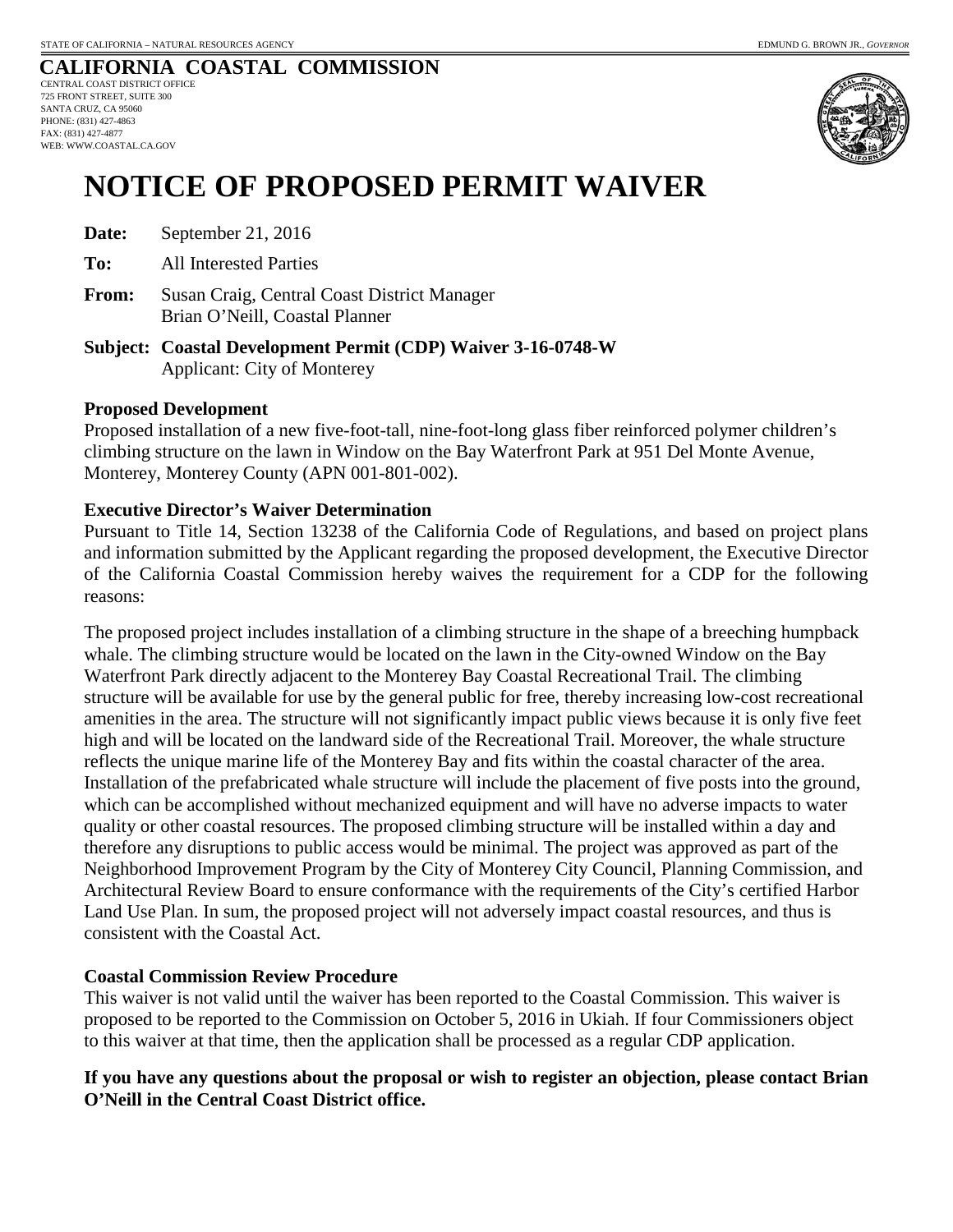#### **CALIFORNIA COASTAL COMMISSION** CENTRAL COAST DISTRICT OFFICE 725 FRONT STREET, SUITE 300 SANTA CRUZ, CA 95060 PHONE: (831) 427-4863 FAX: (831) 427-4877 WEB: WWW.COASTAL.CA.GOV



# **NOTICE OF PROPOSED PERMIT WAIVER**

**Date:** September 21, 2016

**To:** All Interested Parties

- **From:** Susan Craig, Central Coast District Manager Ryan Moroney, Supervising Coastal Planner
- **Subject: Coastal Development Permit (CDP) Waiver 3-16-0812-W**  Applicant: Santa Cruz Seaside Company

#### **Proposed Development**

Installation of a temporary sand berm, a temporary dewatering system, and related activities on Main Beach in the City of Santa Cruz.

#### **Executive Director's Waiver Determination**

Pursuant to Title 14, Section 13238 of the California Code of Regulations, and based on project plans and information submitted by the Applicant regarding the proposed development, the Executive Director of the California Coastal Commission hereby waives the requirement for a CDP for the following reasons:

In March of 2016, the City approved a CDP authorizing the Seaside Company to upgrade one of its Santa Cruz Beach Boardwalk Beach Street entrances with up-front ticket sales, and to demolish a building and construct two new single-story buildings, one of which will house its Fright Walk and Laser Maze attractions. The City-approved project also includes redevelopment and expansion of the basement located underneath the Boardwalk, located within the City's CDP jurisdiction, which will require significant subterranean excavation as well as continuous dewatering of the site during construction. The dewatering and sand berming/sand deposition activities necessary for implementation of the work authorized under the City's CDP will take place on Main Beach, which is in the Commission's retained permitting jurisdiction. Thus, the application before the Commission is solely related to the dewatering and sand berming/sand deposition necessary to implement the City-approved project, and not for the demolition and upgrades located within the City's permitting jurisdiction and already approved by the City.

Specifically, the Applicant proposes to excavate (from an area below the Boardwalk) and sift approximately 6,000 cubic yards of sand down to a maximum depth of five feet, between October 6, 2016 and October 21, 2016. All of this excavated sand will be used to install a temporary berm on the beach around the City-approved project site during construction. From approximately January 5, 2017 to January 15, 2017, 900 cubic yards of the excavated sand will be taken from the berm and used as backfill for the City-approved project, and the remaining 5,100 cubic yards in the berm will be spread out on the beach and contoured, for beach nourishment. The sand has been tested by a third party soils testing firm (RRM) and was found consistent in size with the existing beach sand (to a depth of 8.5 feet) and safe for human contact. All equipment operation on the beach will be done in conformance with the Commission-approved Beach Management Plan (CDP 3-11-027-A1).

In addition, a temporary eight-inch-diameter groundwater dewatering pipe will run approximately 700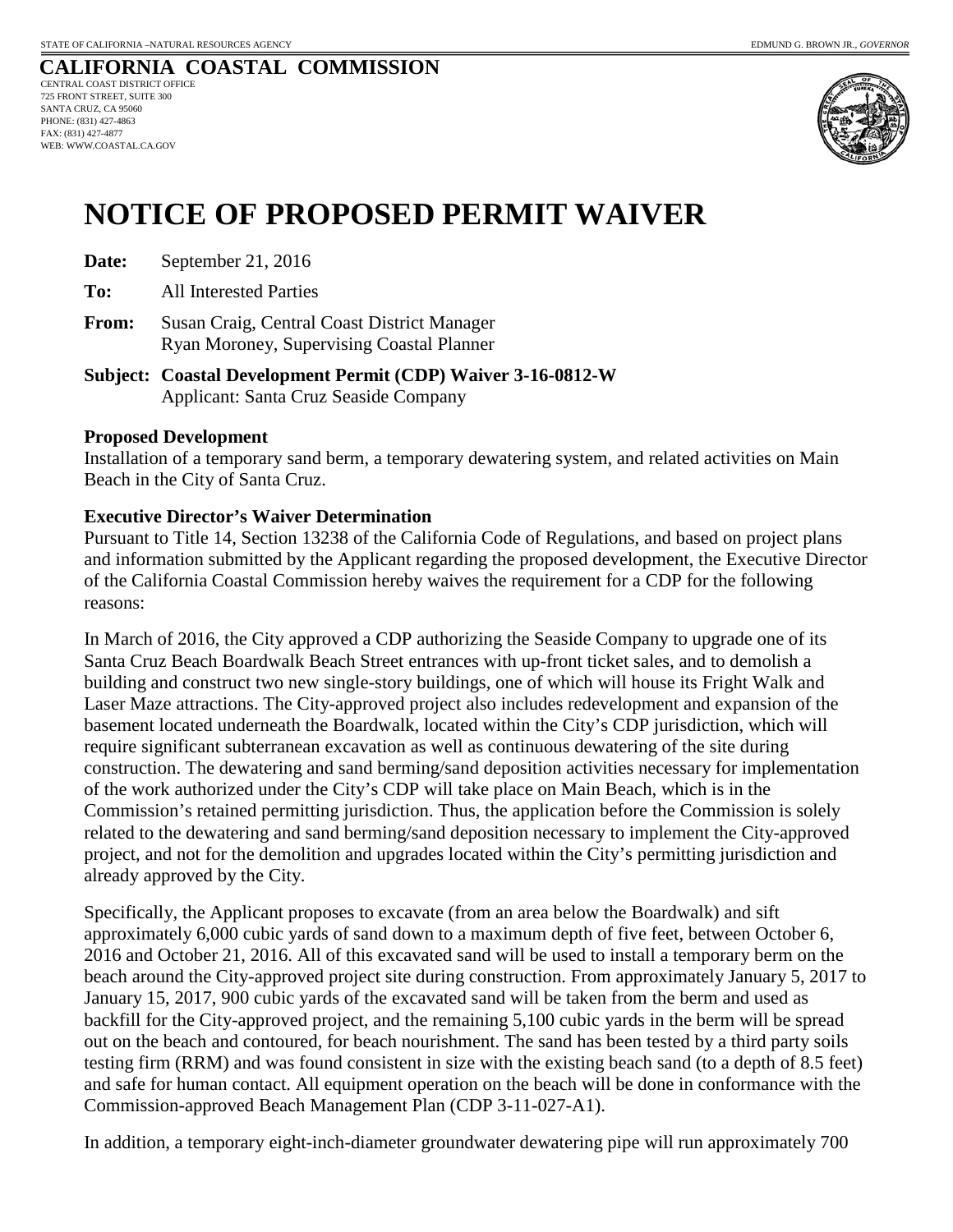## **NOTICE OF PROPOSED PERMIT WAIVER**

CDP Waiver 3-16-0812-W (Boardwalk Entrance, Seaside Company)

Page 2

linear feet from the perimeter of the construction site to a discharge area located on the beach east of the City-approved project area. The discharge pipe will be installed on October 6, 2016 and will be buried approximately 24 inches deep in the sand. Prior to discharge on the beach, the water will be filtered to meet or exceed National Science Foundation/American National Standards Institute (NSF/ANSI) standards. Dewatering is proposed to take place from October 7, 2016 to January 15, 2017. The Applicant submitted a Notice of Intent to the Regional Water Quality Control Board (RWQCB) on September 16, 2016 requesting enrollment into the State Water Resources Control Board Order No. 2003-0003-DWQ for Discharges to Land with a Low Threat to Water Quality (General Permit), *and dewatering activities under this waiver are contingent on the Applicant obtaining permit coverage from the RWQCB to discharge excavation dewatering wastewater onto the beach*.

In terms of public safety and access, the construction site will be fenced and a temporary bypass walkway will be constructed around the site on the beach. The majority of the beach will remain open for public access during all phases of the project and the temporary sand berming/sand deposition activities will allow for access around the entire site except during times of active sand placement (i.e. from October 6 through October 21, 2016 and January 5 through January 15, 2017). Likewise, the temporary dewatering line will be buried and therefore is not expected to impact public use of the beach except during placement and removal. Upon completion of the project, the discharge pipe will be removed and the excess beach sand will be spread along the beach and contoured to match the existing beach profile. See **Attachment 1** for a project site plan.

Based on the above, the project will not adversely impact coastal resources, and thus is consistent with the Coastal Act.

#### **Coastal Commission Review Procedure**

This waiver is not valid until the waiver has been reported to the Coastal Commission. This waiver is proposed to be reported to the Commission on Wednesday, October 5, 2016, in Ukiah. If four Commissioners object to this waiver at that time, then the application shall be processed as a regular CDP application.

**If you have any questions about the proposal or wish to register an objection, please contact Ryan Moroney in the Central Coast District office.**